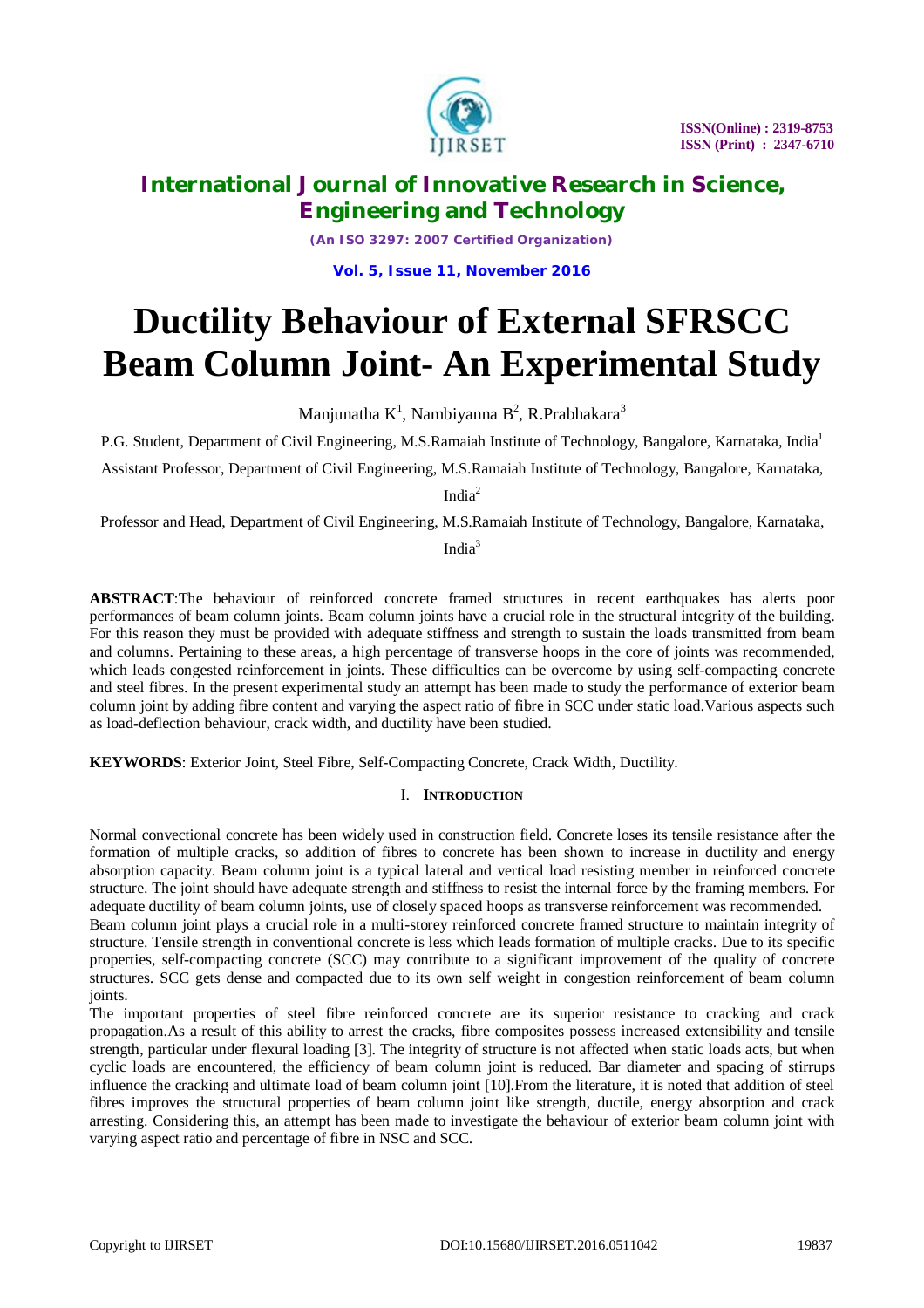

*(An ISO 3297: 2007 Certified Organization)*

#### **Vol. 5, Issue 11, November 2016**

#### II. **LITERATURE REVIEW**

It has been observed from past, many experimental researchers have been carried out an exterior beam column joint to study its exact behaviour under various parameters. Some of the literature review are enlisted below.

1) Conducted a behaviour of steel fiber reinforced high strength concrete beam-column joint. A five bay seven storey RCC moment resisting frame for a general building has been analysed and designed in STAAD PRO as per IS 1893- 2002 code procedures and detailed as SP-66(ACI) recommendations. Steel fibres were added in different volume fraction.

It was observed that specimens of beam-column joint by increasing in percentage of steel fiber leads to increase in load carrying capacity, ductility and stiffness. This permits to reduce the anchorage value of reinforcement in the joint region, hence limiting steel congestion in steel joints [6].

2) An experimental investigation was conducted on exterior beam column joint subjected to cyclic loading to study the effect of steel fiber reinforced high performance concrete (SFRHPC). High performance concrete (HPC) of grade M50 with 10% silica fume was used in which steel fibres were added in volume fraction of 0.5%, 1% and 1.5%.

It was found that SFRHPC specimens performed better compared to HPC specimens. It was found that the optimum percentage of steel fiber was 1%. SFRHPC specimens having more load carrying capacity, energy absorption capacity, and displacement ductility factor and curvature ductility factor when compared to HPC specimens. Stiffness degradation of SFRHPC specimens was less for first four cycles and was more for that last cycle [7].

### III. **OBJECTIVES**

The following are the objectives carved from the literature review and gap analysis

a) To study the behaviour of exterior beam column joint with or without fibers.

b) To investigate the load deflection characteristics, ductility factor and crack width of sub-assemblies of steel fiber reinforced self-compacting concrete beam column joint under static load through experimental study.

c) To compare the behaviour of all the specimens with the effect of steel fibers in the beam column joint under monotonic load and also to compare the various parameters like ductility factor and crack width.

### IV. **DETAILS OF EXPERIMENTAL PROGRAMME**

During experimental investigation the total 14 of specimens were casted by adding fibre content and varying aspect ratio of fibre in NSC and SCC. Standard test procedure has been adopted in the research laboratory department of civil engineering, M.S.Ramaiah institute of technology, Bangalore.

a)Materials- Ordinary Portland cement 43 grade confirming to IS: 12269 (1987) was used. The fine aggregate used was manufacture sand passing through 4.75 mm IS sieve and having a fineness modulus of 2.43 and specific gravity of 2.39. The coarse aggregate passing through 12.5 mm and retained on 4.75 mm IS sieve having a fineness modulus of 6.25 and specific gravity of 2.79. CLASS F fly ash used as replacement of cement in reasonable quantity. GLENIUM STREAM 2 was used as viscosity modifying agent and GLENIUM B233 used as super plasticizer.

b) Mix proportions for M30 grade- Normal Strength Concrete was obtained based on the IS: 10262-2009, the details of mix proportion thus obtained are given in table 1. The proportion used was 1:2.1:2.46 with W/C ratio of 0.55.

| Cement   | Fine<br>aggregate | Coarse<br>aggregate | Water              | fiber |
|----------|-------------------|---------------------|--------------------|-------|
| 380      | 802.323           | 936.6               | 202.5              | 0.50% |
| $Kg/m^3$ | $Kg/m^3$          | $Kg/m^3$            | lit/m <sup>3</sup> | 0.75% |

Table 1 Mix design for M30 NSC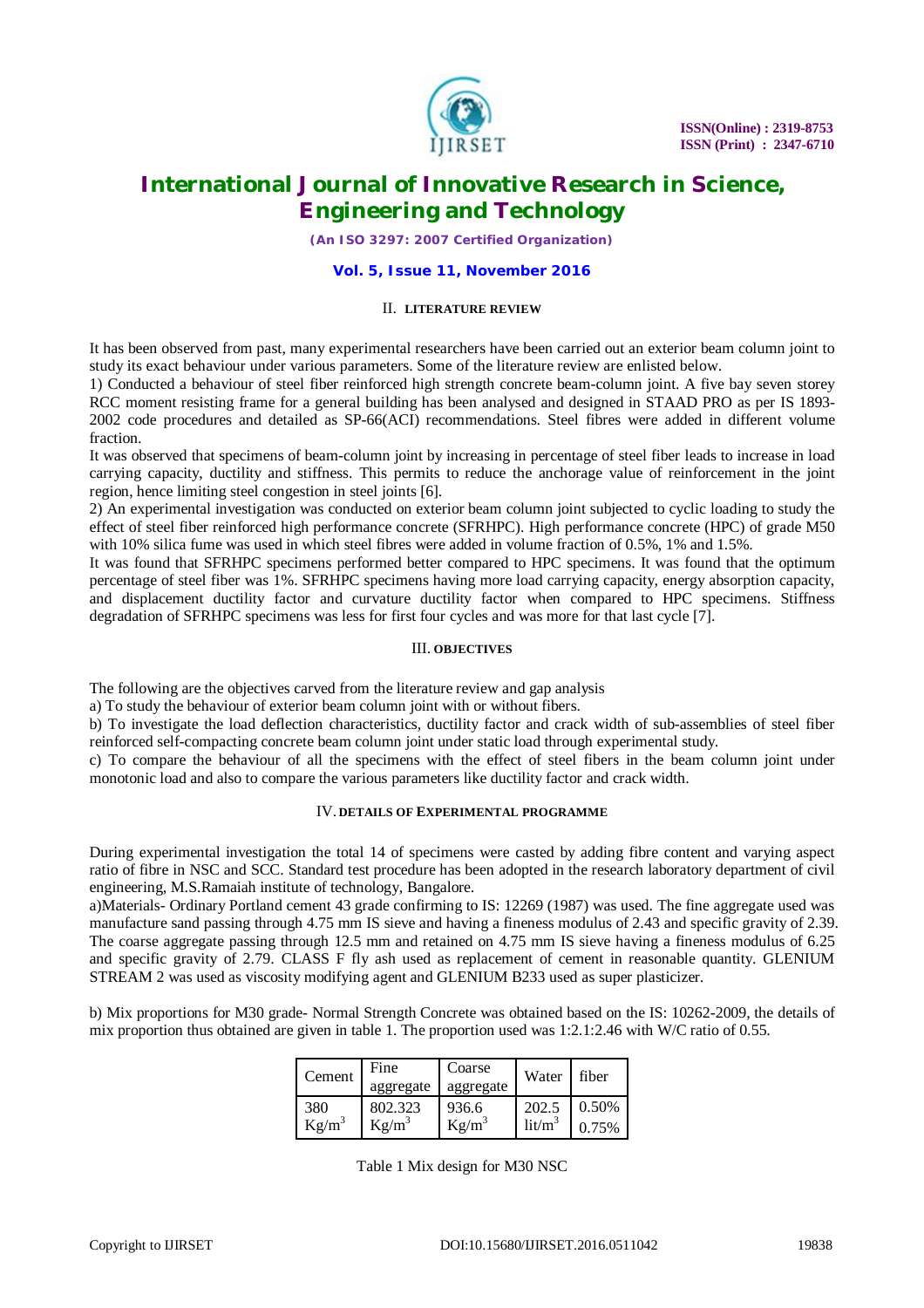

*(An ISO 3297: 2007 Certified Organization)*

#### **Vol. 5, Issue 11, November 2016**

c) Mix proportions of SCC concrete for M30 grade,Nan-su method was used. The main consideration in the Nan-su method is that voids present in loose aggregates are filled with paste, and that the packing of the aggregates is minimized. Here it was investigated how maximum packing achieved for different percentages and finally volume ratio of fine aggregates to total aggregates  $(S/a)$  was 53% with a packing factor of 1.14.

In the present study, various tests like filling ability test, passing ability test and segregation resistance test etc. on fresh SCC were conducted. Trial mixes were conducted from slump flow test, J-ring test, V-funnel test, L-box and U-box test. After passing these tests, successful SCC mixes were arrived. From such successful mixes, choose final mix of proportion after the cubes were cast and tested after 7 days and 28 days. The details of workability test results and mix proportion thus obtained are given in table 2 and table 3 respectively.

| SI <sub>N</sub> . | <b>Property of SCC</b>              | <b>Limitations</b>     | <b>Test</b><br>results |  |  |  |
|-------------------|-------------------------------------|------------------------|------------------------|--|--|--|
| 1                 | <b>Filling ability</b>              |                        |                        |  |  |  |
|                   | Slump flow in mm                    | 650 mm - 800<br>mm     | 680<br>mm              |  |  |  |
|                   | $T_{50}$ in seconds                 | $2-5$ sec              | $3.8 \text{ sec}$      |  |  |  |
|                   | in<br>V-funnel flow<br>seconds      | $4-12$ sec             | 11 sec                 |  |  |  |
| $\mathfrak{D}$    | <b>Passing ability</b>              |                        |                        |  |  |  |
|                   | L-Box blocking ratio<br>$(H_1/H_2)$ | $0.8 - 1.0$            | 0.85                   |  |  |  |
|                   | J-Ring                              | $0-10$ mm              | 4 mm                   |  |  |  |
|                   | U-Box $(H_2-H_1)$                   | $0$ to $30 \text{ mm}$ | 9 mm                   |  |  |  |

Table 2: Workability test results for SCC

| Cement          | Flv<br>ash         | FA                         |       | Water                                           | <b>SP</b> | <b>VMA</b> | Fiber          |
|-----------------|--------------------|----------------------------|-------|-------------------------------------------------|-----------|------------|----------------|
| 340<br>$kg/m^3$ | 208.67<br>$kg/m^3$ | 849.2<br>kg/m <sup>3</sup> | 681.1 | 175.57<br>$\text{kg/m}^3$ liters/m <sup>3</sup> | 1.30%     | 0.20%      | 0.50%<br>0.75% |

Table 3: Mix design for M30 SCC

d) Designing and detailing of beam column joint specimen- G+5 storey building has been modelled in STAAD PRO software. Dead load and live load combination has been taken into consideration. M30 grade concrete and fe500 grade steel was used. The axial loads, shear forces & moments coming on to the structure has been noted. Critical exterior joint on which maximum load, moment and Shear force are acting have been selected and scaled down to 1/8<sup>th</sup> of actual forces and moments.

The size of column is 100mm x 210mm and height is 1000mm. The size of beam is 100mm x 180mm and length of beam from the face of column is 600mm. Fig. 1(a) shows the detailing of beam column joint. In beam section, 2#12mm diameter and 1#8mm diameter reinforcement in tension side and 2#8mm diameter reinforcement in compression side were provided. Shear reinforcement of two legged stirrups of 8 mm diameter at 150 mm c/c are provided .In column section 4#12 mm diameter and lateral stirrups of two legged stirrups 8 mm diameter at 150 mm c/c are provided, fig. 1(b) shows reinforcement cage. In all the specimens, reinforcement kept constant. Design of beam and column was designed as per specifications of IS 456:2000 and SP-16.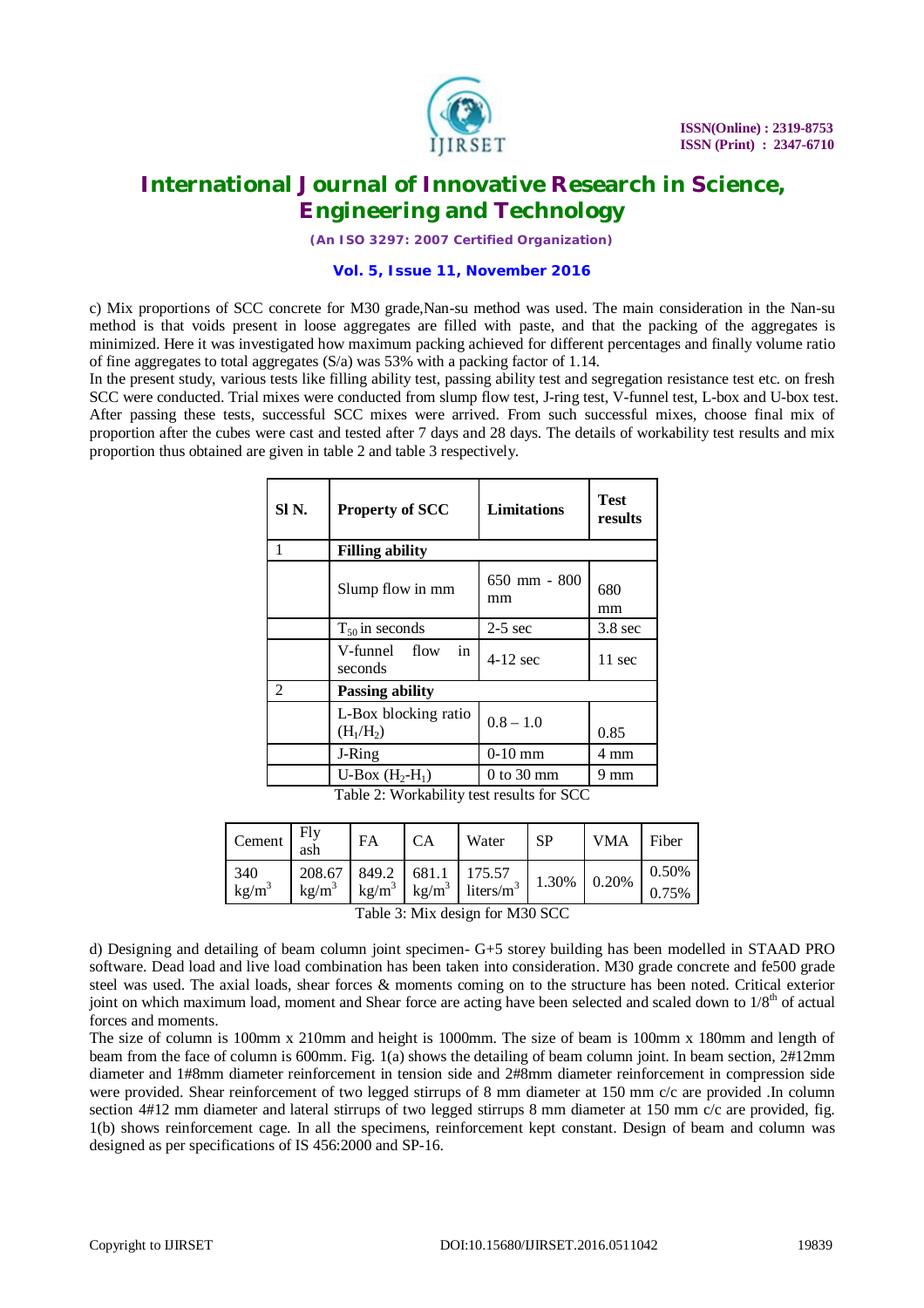

*(An ISO 3297: 2007 Certified Organization)*

**Vol. 5, Issue 11, November 2016**



Fig 1: (a) Reinforcement details of beam column joint, (b) Reinforcement cage for corresponding details

e) Preparation of formwork- The wooden moulds was arranged properly and placed over a smooth surface as shown in fig.2 (a). The inside portion and corners of the moulds were properly greased for easy detachment of formwork from specimen. The Reinforcement cages were placed in the moulds and cover between cage and form kept as 15mm.

f) Mixing of concrete and casting specimen- Mix details are shown in Table 2 and Table 4. The concrete constituents such as cement, fly ash, fine aggregates, coarse aggregates, water, super plasticizer, viscosity modifying agent and steel fibres were weighed accurately and mixed. Mixing was done in pan mixer and mixing was continued until a homogeneous mixture obtained. The concrete was placed into the mould immediately after mixing. Control cubes and cylinders were casted for all the mixes. The test specimens were demoulded from mould at the end of 24 hours and cured under wet gunny bags for 28 days as shown in fig. 2(b). After curing specimens were painted with white colour for proper visualization of crack pattern as shown in fig. 2(c). This procedure was followed for all the 14 specimens.



Fig 2: a) Wooden mould, b) Curing of specimens, c) Whitewash specimens

g) Experimental set up- The specimens were tested under a loading frame of 100 tones capacity. A constant load 280 kN, which is scaled down load of the axial capacity of the column was applied to the column. A point load was applied to the beam end at a distance of 50 mm from free end. Load was applied in downward direction. The load-deflection curve has been plotted by using data acquisition system. The accuracy of the deflection values were 0.01mm. For every increment of load, the surface was checked for any visible cracks and if any were marked using a marker pen. First crack width was measured immediately when crack appeared at surface of the specimen, further crack propagation was measured for each interval of load and finally, maximum crack width was measured at ultimate deflection. Test was continued till the specimen reached its ultimate failure. Totally 14 specimens were tested and each specimens denotes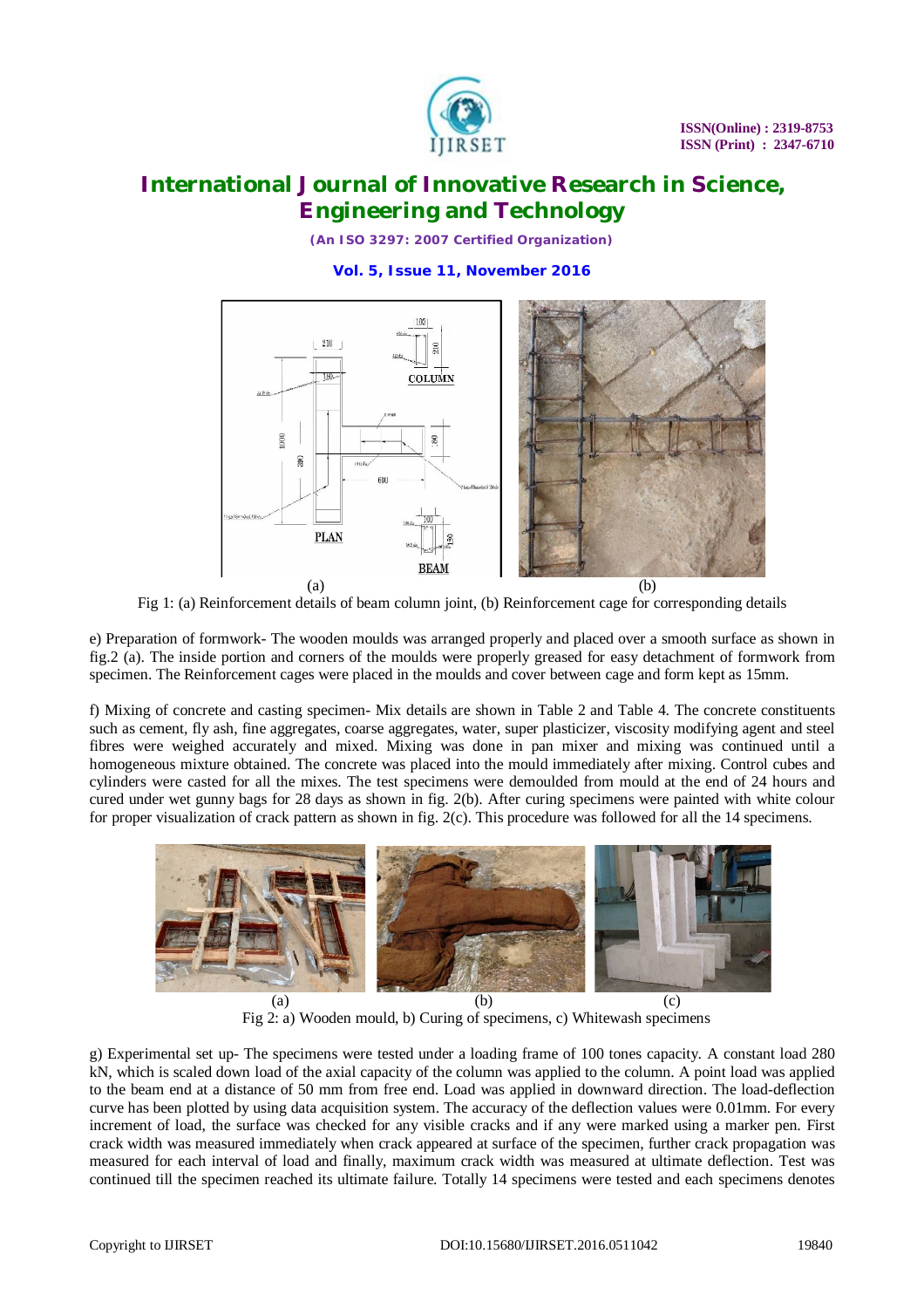

*(An ISO 3297: 2007 Certified Organization)*

#### **Vol. 5, Issue 11, November 2016**

with which type of concrete, fibers aspect ratio and fiber quantity. For an example, specimen  $SCC 20@0.5%$  $SCC 20@0.5%$  denotes, SCC type concrete in which fibres of aspect ratio 20 and 0.5% of fibre quantity were added. A typical loading arrangement is shown in the Fig. 3.



Fig 3: Testing of Beam-column joint

| Specimen     | First crack<br>$bad P_{cr}$ (KN) | Ultimate load<br>Pu(KN) | Ultimate<br>deflection (mm) width (mm) | Maximum crack |
|--------------|----------------------------------|-------------------------|----------------------------------------|---------------|
| <b>NSC</b>   | 8.8                              | 13.1                    | 7.82                                   | 3.8           |
| <b>SCC</b>   | 10.1                             | 13.9                    | 7.61                                   | 2.8           |
| NSC 15@0.5%  | 11.3                             | 18.4                    | 7.94                                   | 2.1           |
| SCC 15@0.5%  | 12.5                             | 20.1                    | 18.33                                  | 2.5           |
| NSC 15@0.75% | 29.6                             | 32.8                    | 11.65                                  | 2.3           |
| SCC 15@0.75% | 28                               | 36.5                    | 17.64                                  | 2.7           |
| NSC 20@0.5%  | 26.5                             | 34.8                    | 13.13                                  | 1.8           |
| SCC 20@0.5%  | 26.9                             | 38.9                    | 18.7                                   | 1.6           |
| NSC 20@0.75% | 18                               | 28.9                    | 19.25                                  | 1.2           |
| SCC 20@0.75% | 20.7                             | 24.6                    | 16.81                                  | 1.31          |
| NSC 25@0.5%  | 14.2                             | 20.6                    | 31                                     | 2.2           |
| SCC 25@0.5%  | 18.5                             | 30.7                    | 17.94                                  | 1.9           |
| NSC 25@0.75% | 13.5                             | 19.9                    | 40.4                                   | 2.9           |
| SCC 25@0.75% | 18.5                             | 24.1                    | 7.13                                   | 2.6           |

Table 4**:** test results

#### V. **RESULTS**

#### *A)LOAD-DEFLECTION BEHAVIOUR AND CRACK WIDTH*

All the specimen results were obtained from the test on beam column joint at 28 days. Table 4 shows first crack load, ultimate load, ultimate deflection and maximum crack width of all specimens. From all the NSC specimens, ultimate load and corresponding deflection of specimens were found to increase as the fibres aspect ratio and content increased, which ensure that ductility enhanced but specimens NSC  $25@0.5%$  and NSC  $25@0.75%$  failed at early load when compared to other specimens which ensures that providing of percentage and aspect ratio of steel fibre is limited. From all the SCC specimens, specimens with fibres having better results when compared to specimen without fibres. SCC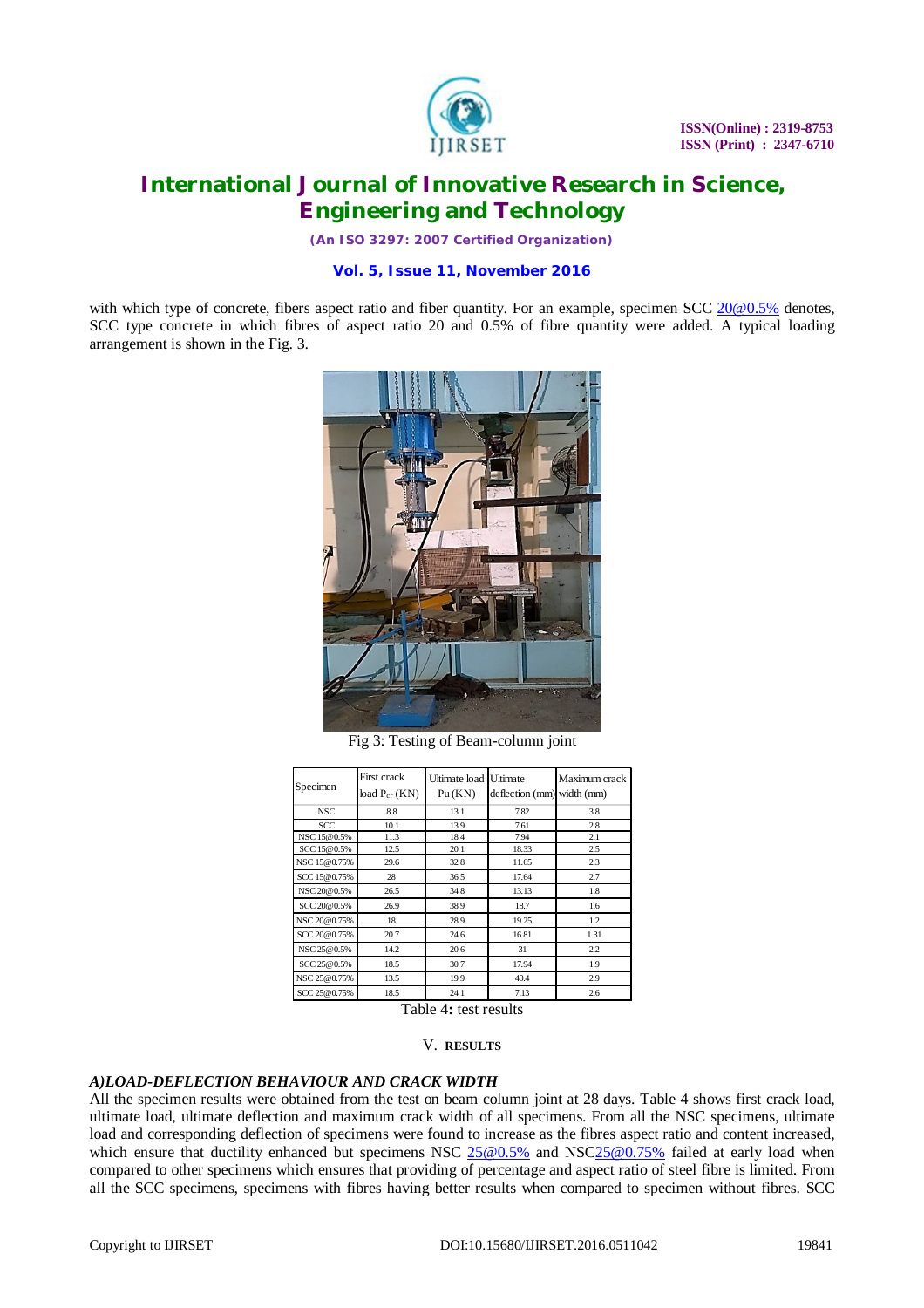

*(An ISO 3297: 2007 Certified Organization)*

#### **Vol. 5, Issue 11, November 2016**

[15@0.75%](mailto:15@0.75%) and SCC [20@0.5%specimens](mailto:20@0.5%specimens) having a maximum ultimate load for the corresponding deflection when compared to other specimens. Fig. 4, shows a comparative graph of load-deflection curve for NSCspecimens. Fig. 5, shows a comparative graph of load-deflection curve forSCC specimens.



Fig 4: comparative load - deflection graph for NSC specimens



Fig 5: comparative load - deflection graph for SSC specimens

In all the specimens cracks appeared near the joint. As the loading is increased, additional cracks are formed. With further increase in loading, the cracks get propagated up to the beam. Specimens without fibres developed more and wide cracks at the joint region. Specimens with fibres in the joint region show very less diagonal cracks which are occurred in beam-column joints with conventional detailing. Fig 6 shows combined load crack width curve for all specimens.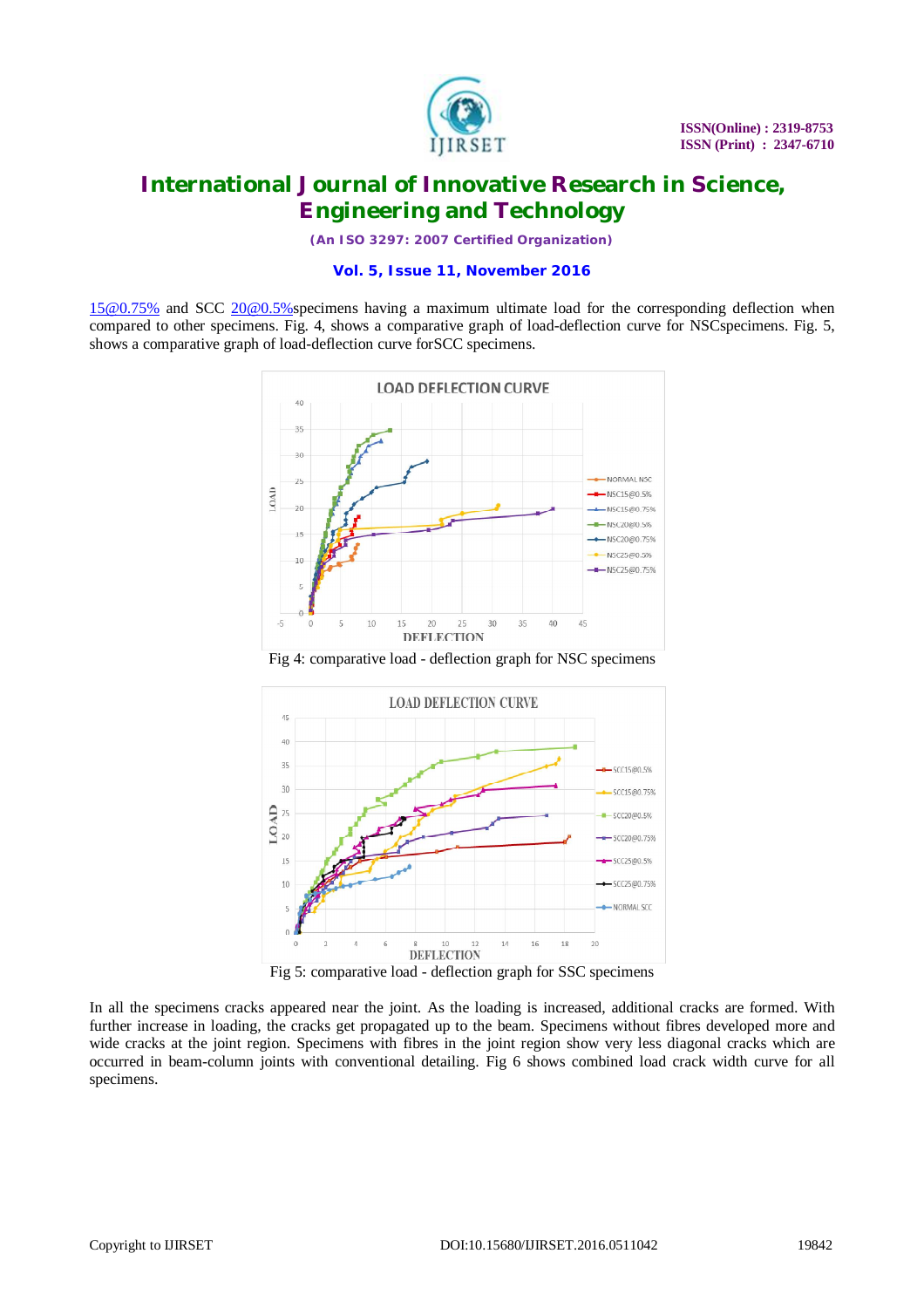

*(An ISO 3297: 2007 Certified Organization)*

**Vol. 5, Issue 11, November 2016**



Fig 6: combined load crack width curve for all specimens

### *B)DUCTILITY FACTOR*

Ductility is defined as the ability to undergo large deformation beyond the initial yield deformation prior to collapse. In the present study ductility factor is defined as the ratio of maximum deflection to yield deflection. It was observed that as the fiber increases the ductility factor got increased. Fig. 7 shows a comparative graph of ductility factor for all specimen.



VI. **CONCLUSIONS**

Based on the observation from the experimental results the following conclusions were drawn

- 1) Improved the strength and ductility of the joints was achieved by an addition of steel fibres in the SCC.
- 2) From the load deflection curve, it was noted that deflection increases with the increasing in fibre quantity upto 0.5% of fiber further deflection decreases with increases in fiber quantity.
- 3) The ultimate load carrying capacity of SCC 20@0.5% specimen was 2.6 times more than specimen without fibre in SCC.
- 4) It was observed that specimens with fibres, the cracks were few with reduced crack width. This was due the fact that incorporation of fibres resulted in the reduction of the number of cracks and they had arrested crack propagation too.